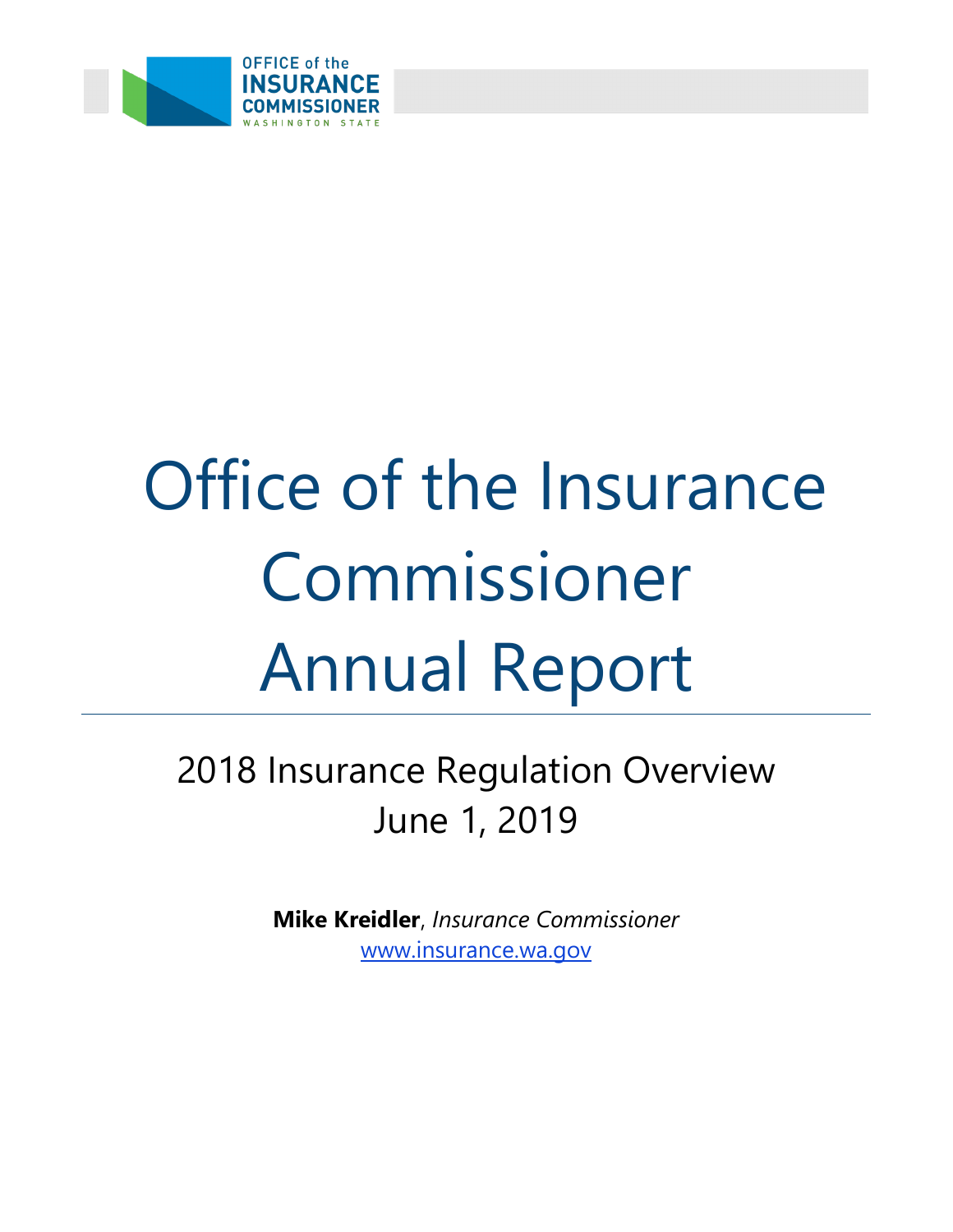# About the Office of the Insurance Commissioner

The Washington state Office of the Insurance Commissioner (OIC) protects insurance consumers and

oversees the insurance industry. We make sure insurance companies follow laws and rules and that people get the coverage they've paid for. Each year, we answer questions and investigate problems for over 88,000 people and maintain a statewide network of volunteers who advise almost 200,000 consumers about health-coverage issues.

In 2018, the Insurance Commissioner regulated 2,439 companies and 180,000 licensees who work in the insurance industry.



In fiscal year 2018, we collected \$630.5 million in premium taxes from insurance companies. In fiscal year 2017, we collected \$603.9 million in premium taxes.

Of that amount:

- We sent \$612 million to the state general fund to support K-12 education, higher education, human services and general government operations.
- We sent \$18.5 million to the Washington Health Benefit Exchange account at the state treasury. The Exchange sells insurance plans to Washington consumers and to the state's Medicaid recipients.

We employ 246 people in Olympia, Tumwater, Spokane and Seattle. Our budget for 2017-2019 called a biennium — is \$64.9 million.

Insurance plays an important role in our state's economy. The insurance industry in Washington generated more than \$43.4 billion in premiums in 2018. As of 2017, the most recent data available, the industry employed nearly 57,000 people in the state and accounted for nearly \$4.6 billion in wages and salaries. In 2015, the most recent data available, it contributed \$6.8 billion to Washington's gross state product, about 1.5 percent of the state's overall total.

The OIC is a member of the National Association of Insurance Commissioners (NAIC), which is the national standard-setting and regulatory support organization created and governed by the chief insurance regulators from the 50 states, the District of Columbia and five U.S. territories. Through the NAIC, state insurance regulators establish standards and best practices, conduct peer review, and coordinate their regulatory oversight. NAIC staff supports these efforts and represents the collective views of state regulators domestically and internationally.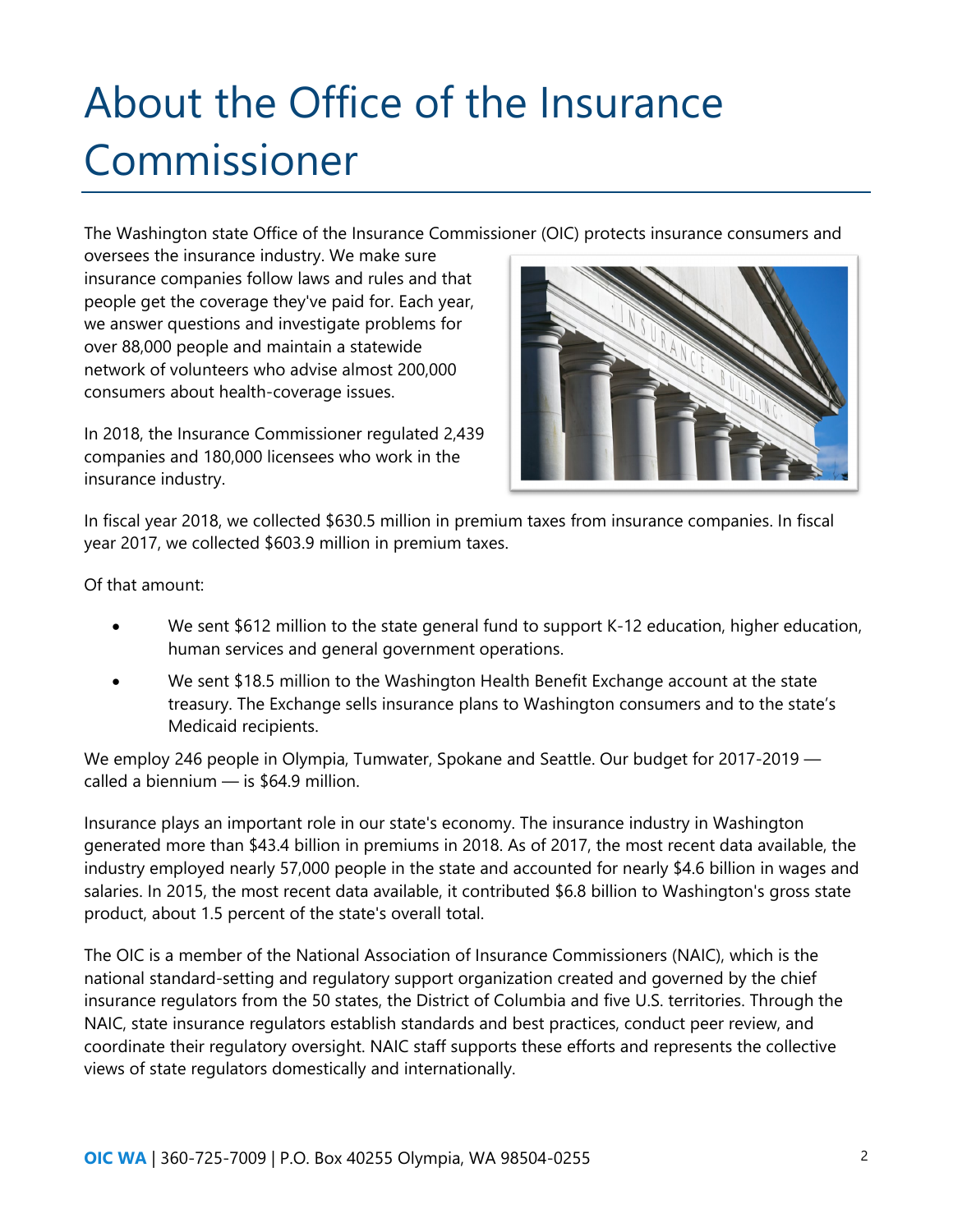# **About Insurance Commissioner Mike Kreidler**

Mike Kreidler is Washington's eighth insurance commissioner.

A former member of Congress, he was first elected as insurance commissioner in 2000 and was reelected to a fifth term in 2016.

A doctor of optometry with a master's degree in public health, Kreidler practiced at the former Group Health Cooperative in Olympia for 20 years, with 16 of them shared with the Washington State Legislature. He served as a member of the Northwest Power Planning Council and as regional director for the U.S. Department of Health and Human Services. He retired as a lieutenant colonel from the Army Reserves with 20 years of service. His first elected office was on a public school board in 1973.

Commissioner Kreidler is a staunch advocate for consumer protection and has earned a reputation as a fair and balanced regulator. He was honored in 2009 with the "Excellence in Consumer Advocacy Award," presented by consumer advisors to the National Association of Insurance Commissioners. Commissioner Kreidler helped implement the Affordable Care



*Insurance Commissioner Mike Kreidler talks an Olympia Rotary Club in February 2018*

Act in Washington state and is a national and international voice on climate change risk and resilience and how it affects insurance companies and consumers.

From his local school district to the state Legislature and halls of Congress, Commissioner Kreidler has served Washingtonians for more than 45 years.

### **OIC's MISSION**

WE PROTECT THE PUBLIC INTEREST AND OUR STATE'S ECONOMY THROUGH FAIR AND EFFICIENT REGULATION OF THE INSURANCE INDUSTRY.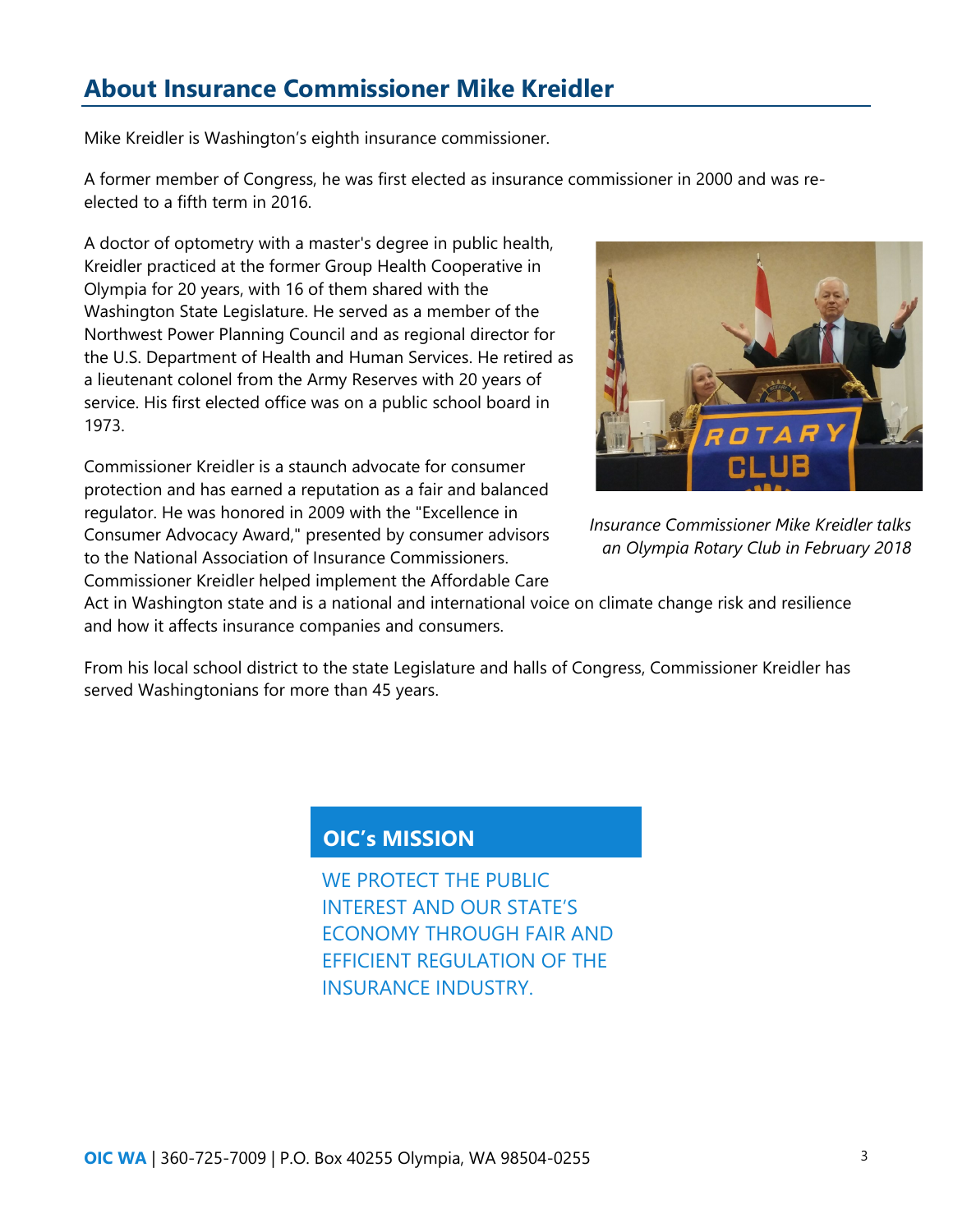# OIC's work in 2018

# **Consumer Protection**

Our Consumer Protection Division helps Washington consumers understand insurance and answer questions about all types of products, including annuities, auto, business, health, home, life and more.

We help Washington consumers understand their insurance rights, including how to file a health

insurance appeal, submit a complaint against an insurance company, and verify if an agent, agency, or company is authorized to sell insurance in Washington.

In 2018, our consumer advocates:

- Received and processed 6,779 consumer complaints, resulting in recovery of over \$15.9 million related to insurance billings, refunds and various claimhandling issues.
- Answered 73,983 calls to our consumer hotline regarding insurance issues, rights and responsibilities.
- Conducted 2,013 live chat sessions.



*Consumer Advocate Josh, right, talks disaster preparedness with Steven from Washington state Emergency Management Division in September 2018.*

- Responded to 5,408 written consumer inquiries.
- Mailed 1,725 copies of insurance-related publications to consumers at their request.
- Made 1,105 in-person contacts at public outreach events.
- Helped consumers resolve various policy issues, including claims, billing and underwriting problems, and offered referral services to other state agencies and organizations, including the Washington Health Benefit Exchange.

Consumers can contact our consumer advocates at 800-562-6900 or [www.insurance.wa.gov.](http://www.insurance.wa.gov/)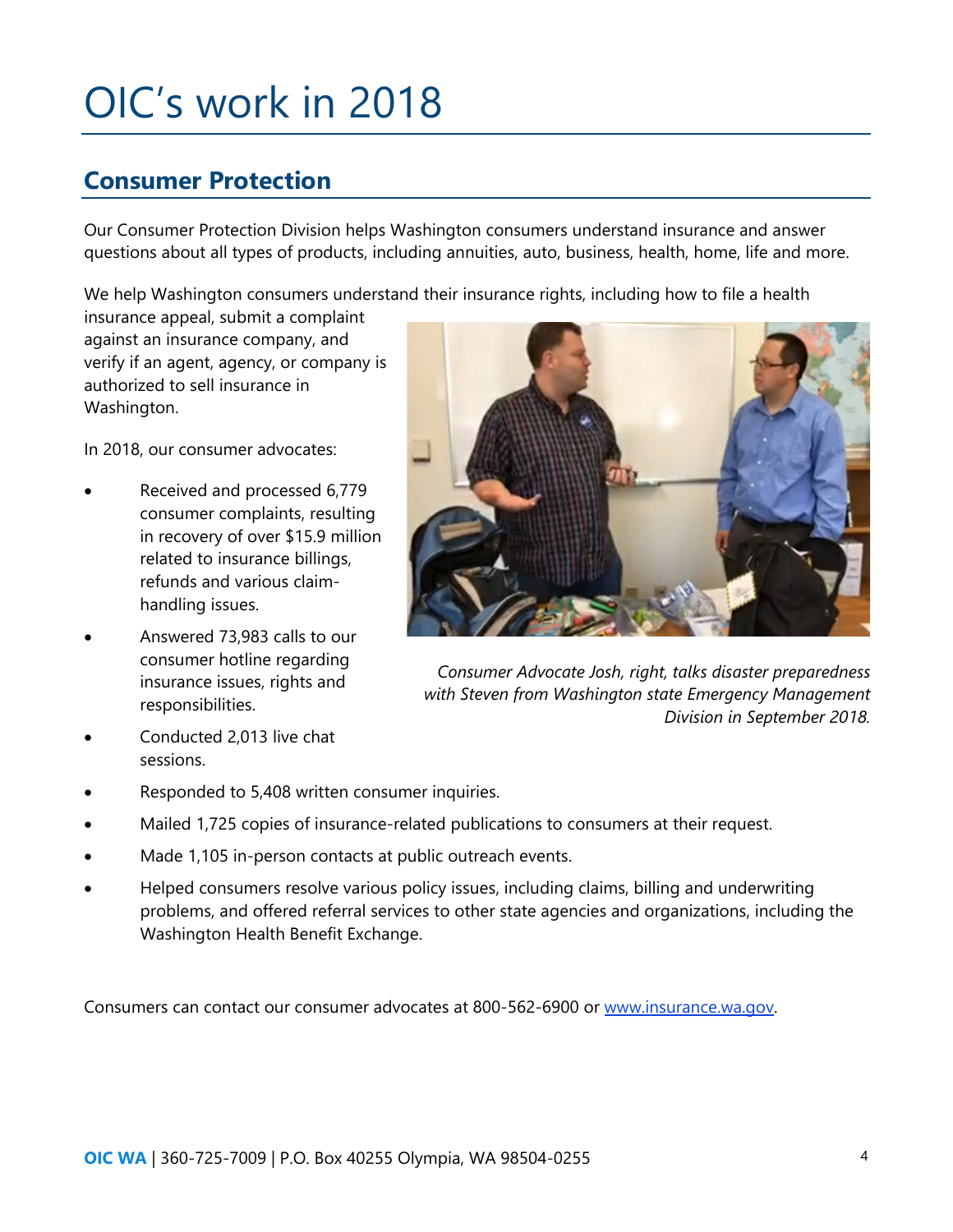# **Statewide Health Insurance Benefits Advisors (SHIBA)**

SHIBA provides free, unbiased and confidential assistance with Medicare and health care choices through a network of 20 sponsor agencies and hundreds of volunteers who counsel Washington consumers via one-on-one appointments and at outreach events.

SHIBA receives federal funding from the U.S. Department of Health and Human Services, Administration for Community Living.

In 2018:

- More than 400 volunteers donated their time to train and help consumers with Medicare.
- SHIBA educated more than 108,000 people and assisted more than 94,000 people with one-on-one counseling.
- SHIBA held more than 3,200 outreach events across the state.

# **Reviewing insurance rates and forms**

Insurance companies submit their insurance policy forms and proposed rates to the Insurance Commissioner for approval. Our Rates and Forms division reviews them to determine if they meet state law requirements. In 2018, we reviewed more than 12,400 form filings, which include policies, amendments and endorsements.

Health insurers submit rates each year for the following calendar year for individual and small-group plans. They submit rates for large-group plans anytime they want to change them.

Property and casualty insurers submit rates anytime they want to change them.

Rates must be sufficient to cover claims and expenses, but must not overcharge consumers or result in discrimination.



*Commissioner Kreidler talks to a SHIBA volunteer at Senior Lobby Day in Olympia in October 2018.*

### **REGULATING HEALTH INSURERS**

#### The Insurance

Commissioner doesn't regulate self-insured health plans, offered by employers including Microsoft, Boeing and some plans in Washington state government.

Self-insured plans are regulated by the U.S. Department of Labor.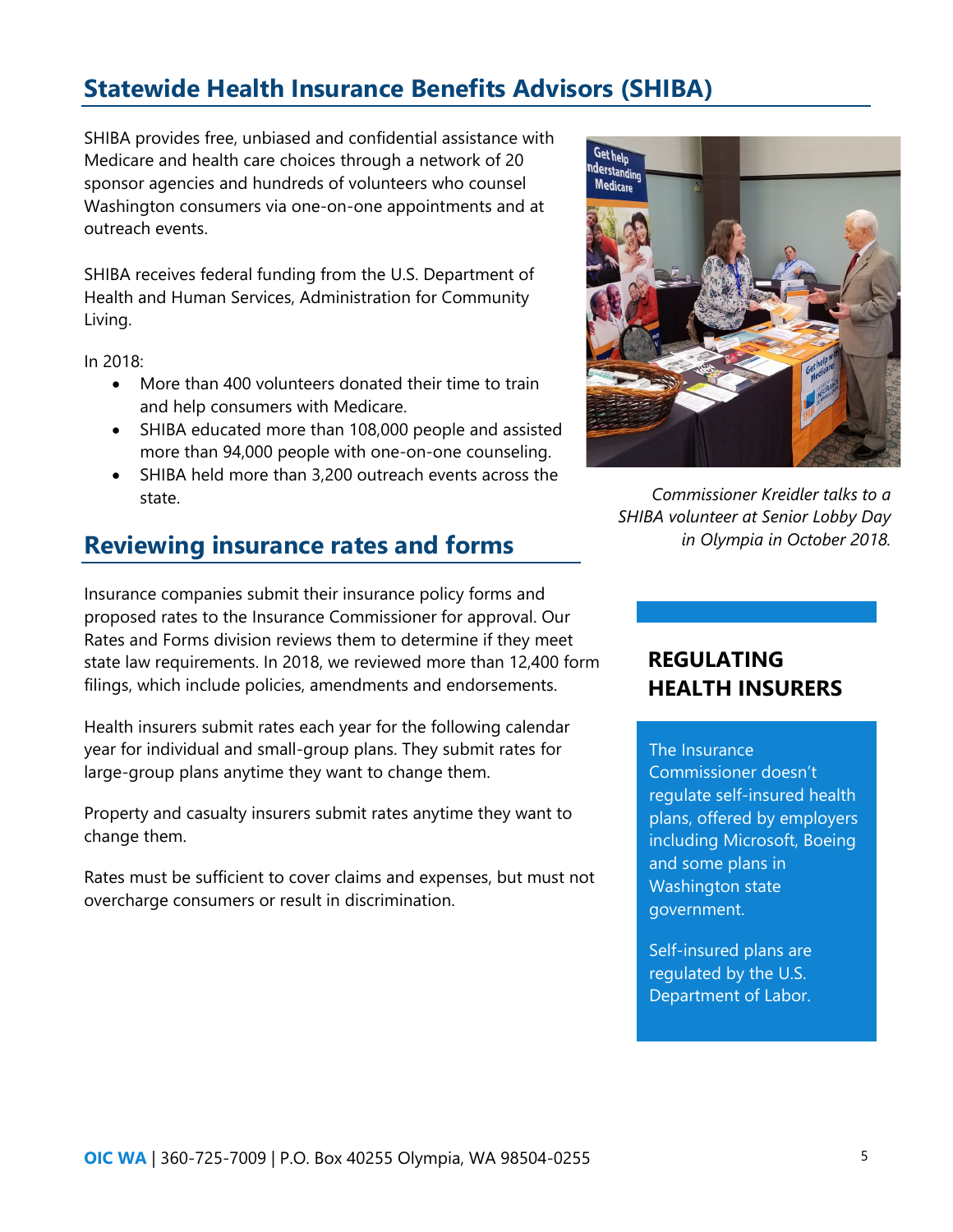## **Health insurance**

In 2018, 11 insurers sold 74 health insurance plans inside the Washington state Health Benefit Exchange (Exchange) and outside the Exchange on the individual market. The Insurance Commissioner approved an average rate increase of 36.4 percent for those plans. Ten percent of the increase was attributed to the federal administration's decision to stop funding cost-sharing reduction assistance for qualified consumers.

#### **UNINSURED RATE DROPS**

THE NUMBER OF PEOPLE WITHOUT HEALTH INSURANCE IN WASHINGTON STATE DROPPED **FROM 14.5 PERCENT IN 2012 TO 5.5 PERCENT IN 2018.**

#### **Network access and provider contracting**

Insurance companies submit their provider contracts to the OIC for approval and file network access reports to demonstrate they provide access to medically necessary services guaranteed in the insurance plan at in-network cost sharing without billing an enrollee for extra charges.

Our Rates and Forms division reviews these network documents to determine if they meet requirements in state law. In 2018, insurance companies submitted 6,734 provider contracts for approval and 1,353 network access reports.

#### **Property and casualty insurance**

Property and casualty insurance covers things like your house and the contents of your house or rental residence; vehicles, including cars, motorcycles and boats; business property or liability; and even pets.

The top five insurance companies that sell homeowner's insurance in Washington are:

- 1. **State Farm Fire and Casualty Co.:** 17 percent of the market; last approved average rate change was a 4 percent decrease in September 2016.
- 2. **SAFECO Insurance Co. of America:** 9.8 percent of the market; last approved average rate increase was 3.7 percent in April 2018.
- 3. **PEMCO Mutual Insurance Co.:** 6.1 percent of the market; last approved average rate increase was 7.9 percent in July 2018.
- 4. **Allstate Property and Casualty Insurance Co.:** 4.2 percent of the market; last approved average rate increase was 9 percent in November 2018.
- 5. **United Services Automobile Association:** 3.6 percent of the market; last approved average rate increase was 1.9 percent in November 2018.

The top five insurance companies that sell auto insurance in Washington are:

- 1. **State Farm Mutual Automobile Insurance Co.:** 14.5 percent of the market; last approved average rate change was a 2.9 percent decrease in July 2018.
- 2. **First National Insurance Co. of America:** 6.2 percent of the market; last approved average rate increase was 14.2 percent in December 2016.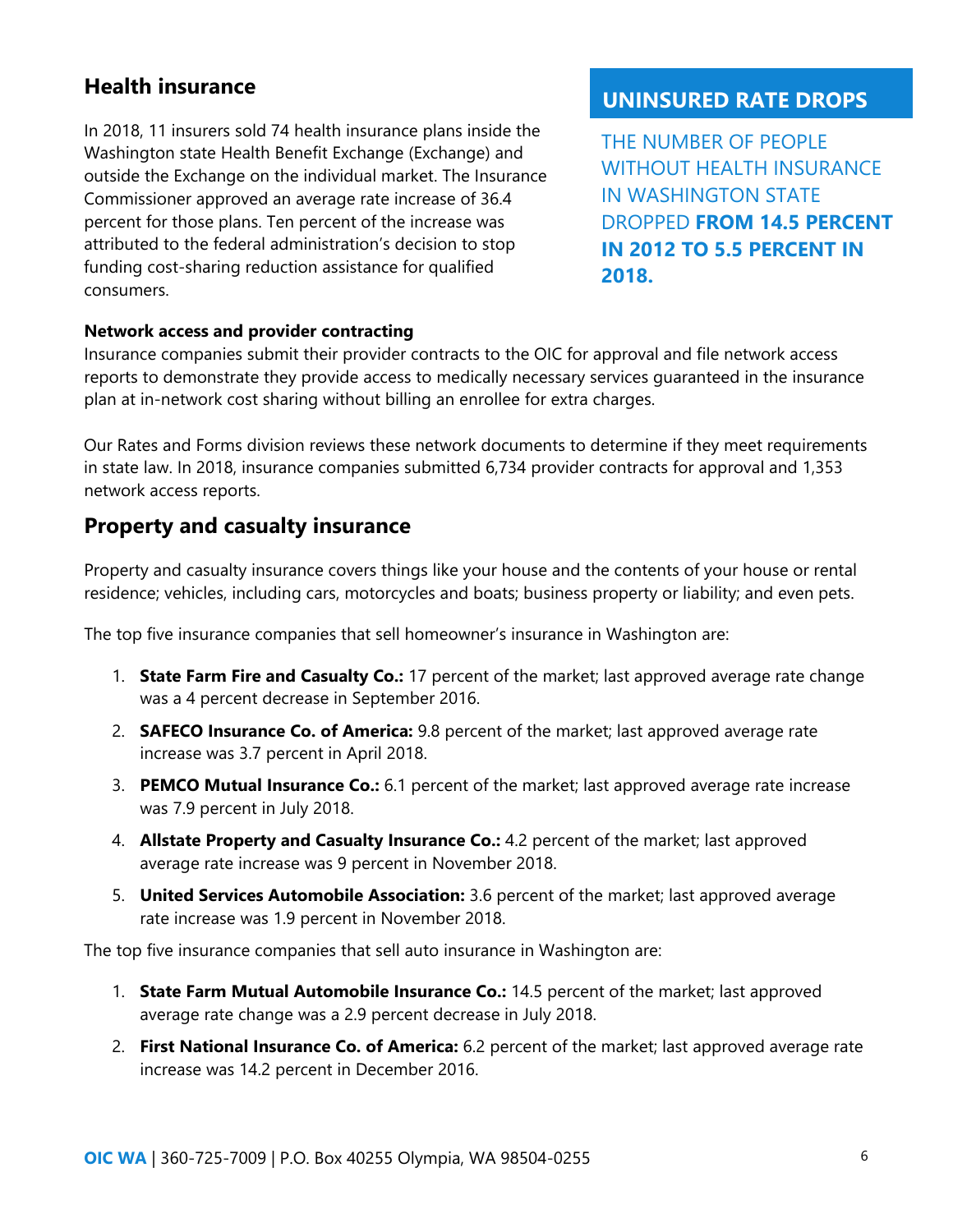- 3. **Progressive Direct Insurance Co.:** 6 percent of the market; last approved average rate increase was 2.3 percent in September 2017.
- 4. **Allstate Fire and Casualty Insurance Co.:** 5.5 percent of the market; last approved average rate increase was 4 percent in March 2017.
- 5. **PEMCO Mutual Insurance Co.**: 5.4 percent of the market; last approved average rate increase was 3.7 percent in September 2018.

# **Overseeing insurance companies**

Company Supervision oversees all companies that conduct insurance business in Washington. The division oversees companies' licensing and monitors insurance companies for financial health, ability to pay claims and their market conduct. You can search for insurance companies that are authorized to do [business](http://www.insurance.wa.gov/consumertoolkit/search.aspx) in Washington.

In 2018, we regulated:

- 2,439 insurance companies
- 34 domestic companies
- 1,290 foreign companies
- 22 alien companies
- 325 charitable gift annuity issuers
- 3 discount health plans
- 12 life settlement providers
- 282 purchasing groups
- 19 reinsurance intermediaries
- 98 risk retention groups
- 196 service contract providers
- 15 trusteed alien reinsurers
- 41 direct practice providers
- 16 independent review organizations

Each year, we post information from the NAIC that includes:

- A list of domestic insurers and their market share.
- A summary of Washington premiums and loss ratios.
- A summary of each line of business for all authorized companies to provide direct premiums written, market share and loss ratios.
- Top 40 authorized companies and top 10 groups with direct written premiums, market share, loss ratios and enrollment.

# **WHAT DOES DOMICILED MEAN?**

Insurance regulators talk about where insurance companies are domiciled. That means where they are incorporated to do business.

**Domestic**: Means the company is domiciled in Washington state.

**Foreign**: Means the company is domiciled in another state or territory.

**Alien**: Means the company is domiciled in another country.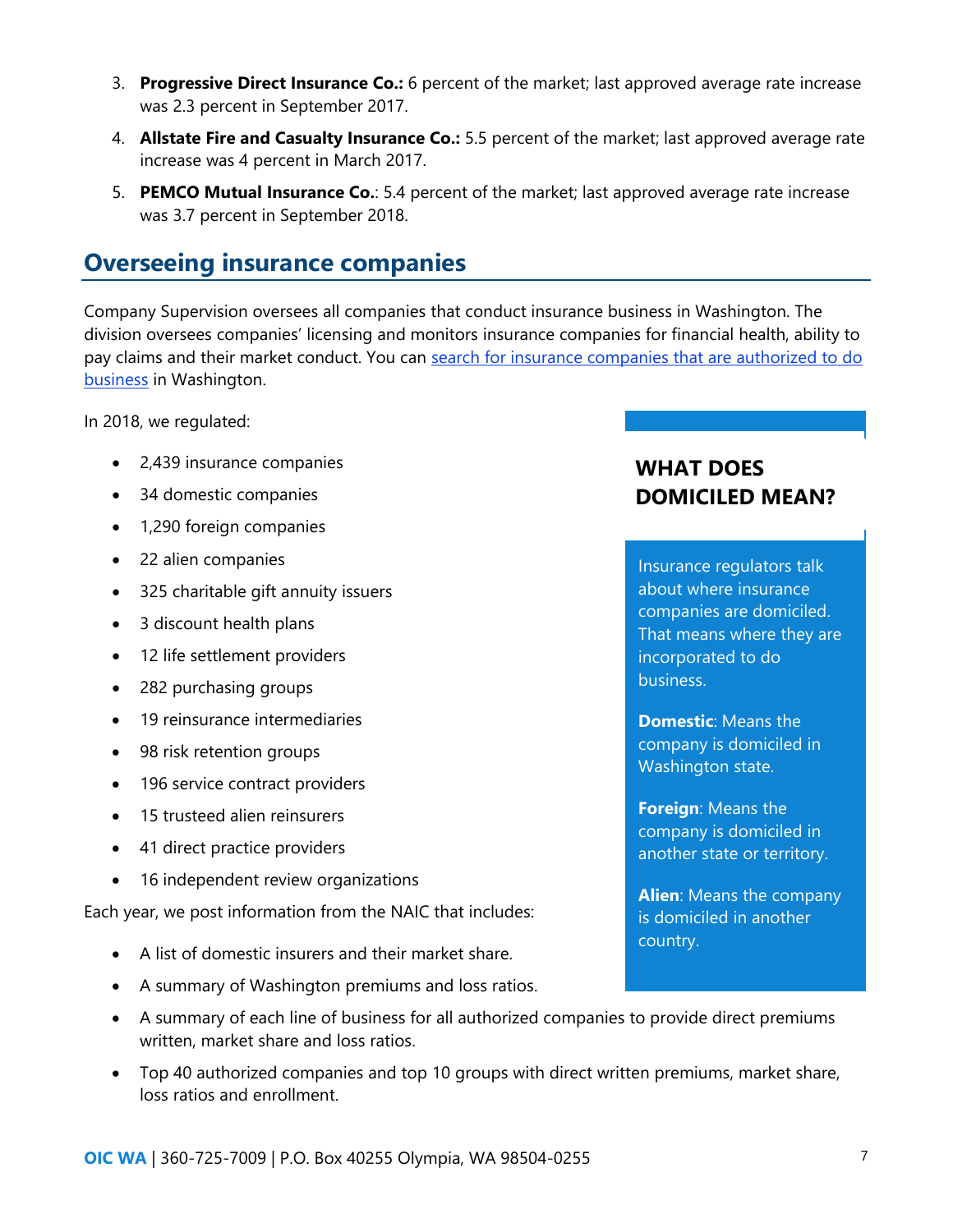You can find [market information annual reports](https://www.insurance.wa.gov/market-information-reports) on our website.

We also conduct financial examinations of insurance companies and other companies that are incorporated in Washington. In 2018, our financial examiners completed 15 full-scope examinations of:

#### **Health insurance companies:**

- Community Health Plan of Washington
- Delta Dental of Washington
- Dental Health Services

#### **Life insurance companies:**

• Western United Life Insurance Company

#### **Property and casualty insurance companies:**

- Grange Insurance Association
- Granwest P&C
- Washington Insurance Examining Bureau, Inc.
- Washington Surveying & Rating Bureau
- Physicians Insurance A Mutual Company
- Western Professional Insurance Company

We also performed financial examinations of the following entities that are not insurance companies but are required by Washington state law to be examined:

• 5 charitable gift annuities issuers

#### **New admissions**

In 2018, the following companies were admitted as new insurers in Washington state:

- Amerigroup Insurance Company
- Atlantic Coast Life Insurance Company
- Auto-Owners Specialty Insurance Company
- Cambridge Mobile Telematics
- Clermont Insurance Company
- CM Select Insurance Company
- Continental Life Insurance Company of Brentwood, Tennessee
- Cronus Insurance Company
- Humana Health Plan of Texas, Inc.
- Indemnity National Insurance Company
- Puritan Life Insurance Company of America
- SBLI USA Life Insurance Company, Inc.
- Selective Insurance Company of South Carolina
- Selective Insurance Company of the Southeast
- Selective Way Insurance Company
- Shenandoah Life Insurance Company
- Southern Guaranty Insurance Company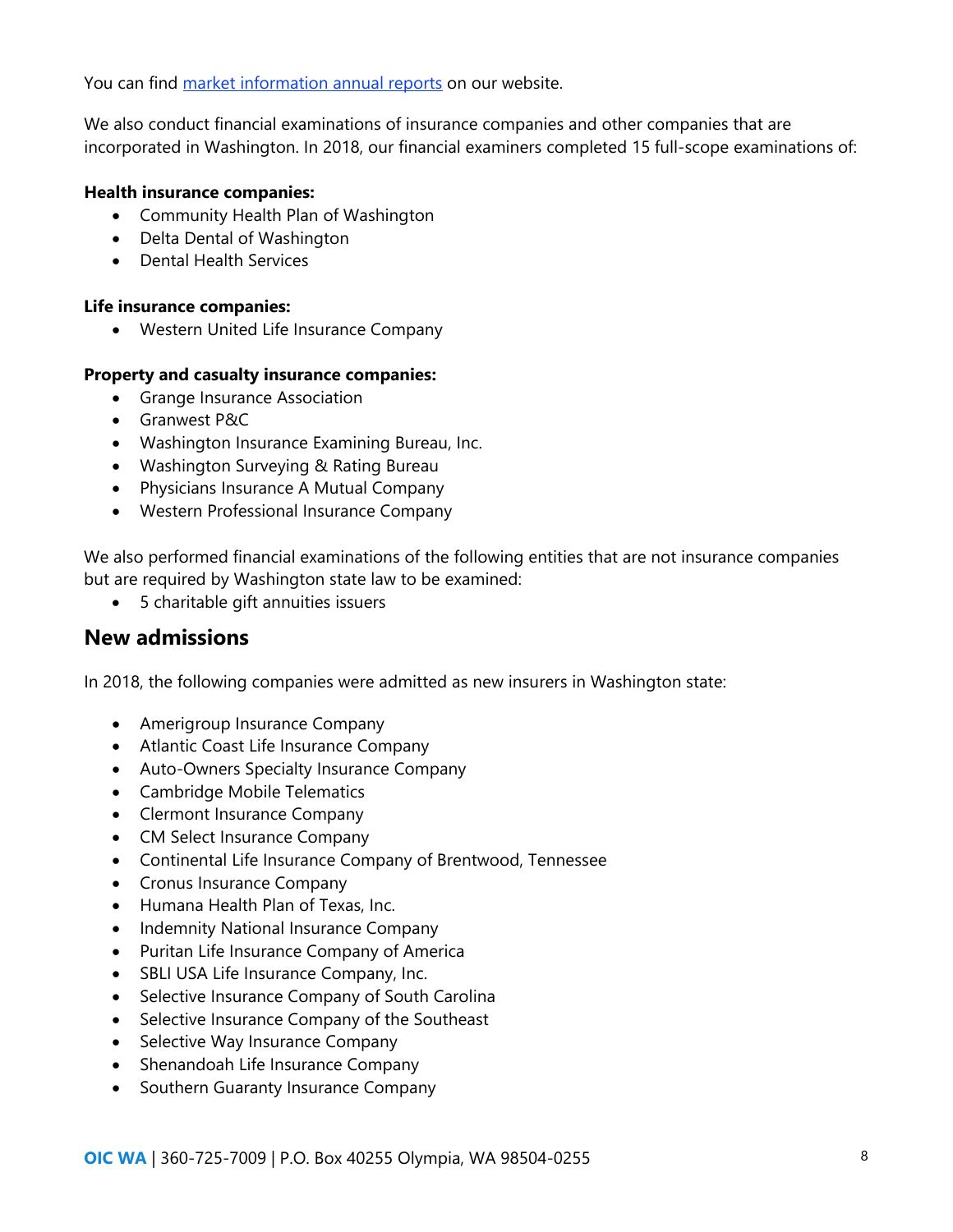- West Bend Mutual Insurance Company
- Westminster American Insurance Company

# **Companies we revoked or suspended**

Insurance companies must have a certificate of authority in order to legally sell insurance in Washington state. In 2018, we revoked or suspended certificates of authority for these companies.

#### **Revoked:**

- Aviation Alliance Insurance Risk Retention Group, Inc.
- Elite Transportation Risk Retention Group, Inc.
- Lancet Indemnity Risk Retention Group, Inc.
- Spirit Commercial Auto Risk Retention Group, Inc.

#### **Suspended**

- Ashmere Insurance Company
- Financial American Life Insurance Company
- Public Service Insurance Company
- Upper Hudson National Insurance Company

# **Companies in receivership**

Although rare, if an insurance company becomes financially unstable, we step in to make sure it stops selling new policies and we run the company until its financial condition is stable. There were no companies in receivership in 2018.

# **Licensing insurance professionals**

We regulate people who do business in the insurance industry in Washington, called producers. There are several types of producers, including agents, brokers, adjusters and business entities. All producers are classified as resident (they live in Washington) or nonresident (they live outside of Washington).

In 2018:

- We licensed 180,000 insurance producers.
- We also licensed 394 insurance education providers and approved 5,319 education courses. Each resident insurance producer is required to complete 24 hours of continuing education in order to renew a license. Each continuing education provider and the courses they offer are reviewed to ensure each course meets requirements before being approved.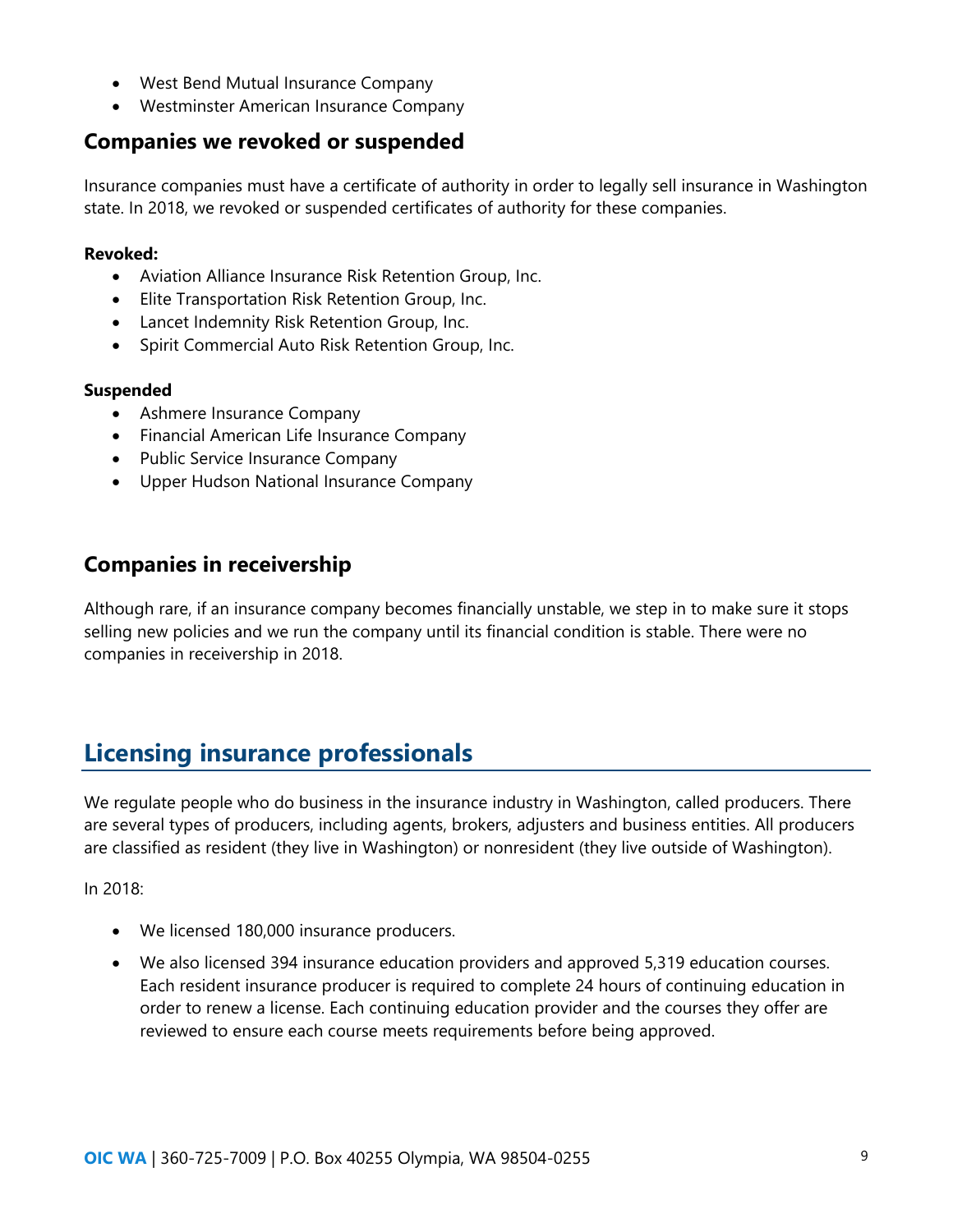# **Enforcing insurance laws and rules**

Our Legal Affairs division is responsible for interpreting and enforcing insurance laws and rules, encouraging compliance through clear and consistent interpretation of the law, and monitoring enforcement of agency actions.

In 2018, our Legal Affairs division issued 503 enforcement actions against insurance producers and companies and imposed \$3.3 million in fines. The fines we collect are sent to the state's general fund.

The division's Regulatory Investigations Unit (RIU) conducts administrative investigations of insurance producers, insurance companies, and unlicensed and unauthorized entities that violate insurance laws and rules. In 2018, RIU closed 239 cases and investigated a variety of complaints. Complaint outcomes can involve the substantiation of harmful behavior such as misrepresentation, financial misconduct, and untrustworthiness or incompetence, for example.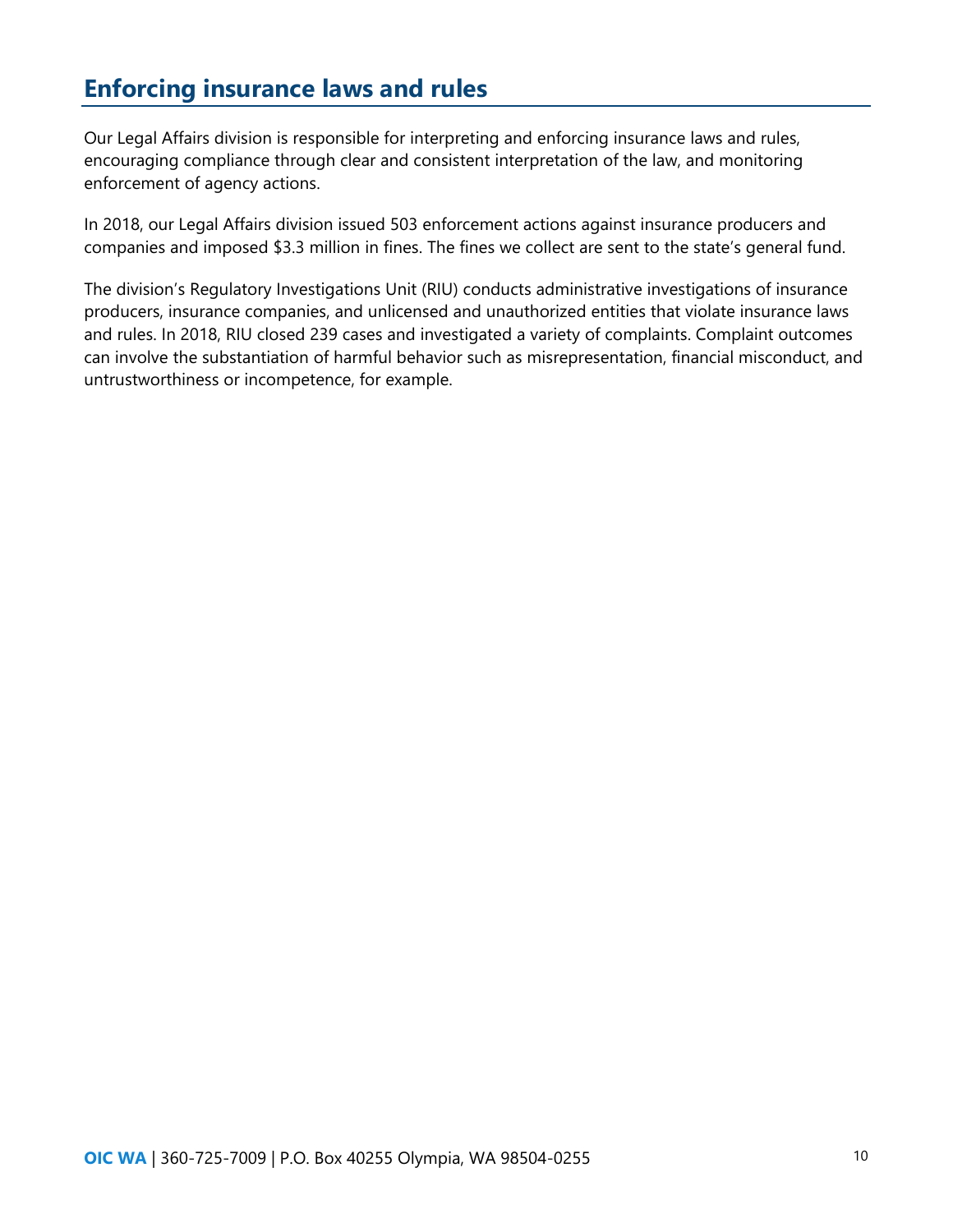# **Investigating insurance fraud**

The Insurance Commissioner's Criminal Investigations Unit (CIU) investigates criminal insurance fraud and works with the state and local prosecutors to prosecute insurance fraud.

An advisory board of representatives from the insurance industry, consumers, the National Insurance Crime Bureau, county prosecutors and law enforcement provides advice to the Commissioner concerning the combatting of fraud.

#### In 2018, CIU:

- Received a record 2,279 fraud referrals from insurance companies, law enforcement agencies, the National Fraud Insurance Crime Bureau, other government agencies and the public.
- Opened 82 criminal cases.
- Worked on more than 130 cases.
- Submitted 36 criminal cases to a prosecutor.
- Had 25 criminal guilty pleas or convictions for Theft 1, Theft 2, False Insurance Claims, and other crimes from 22 defendants.



*Commissioner Kreidler's detectives arrest an insurance fraud suspect in Federal Way, Wash.*

We investigated insurance fraud cases in the following Washington locations: